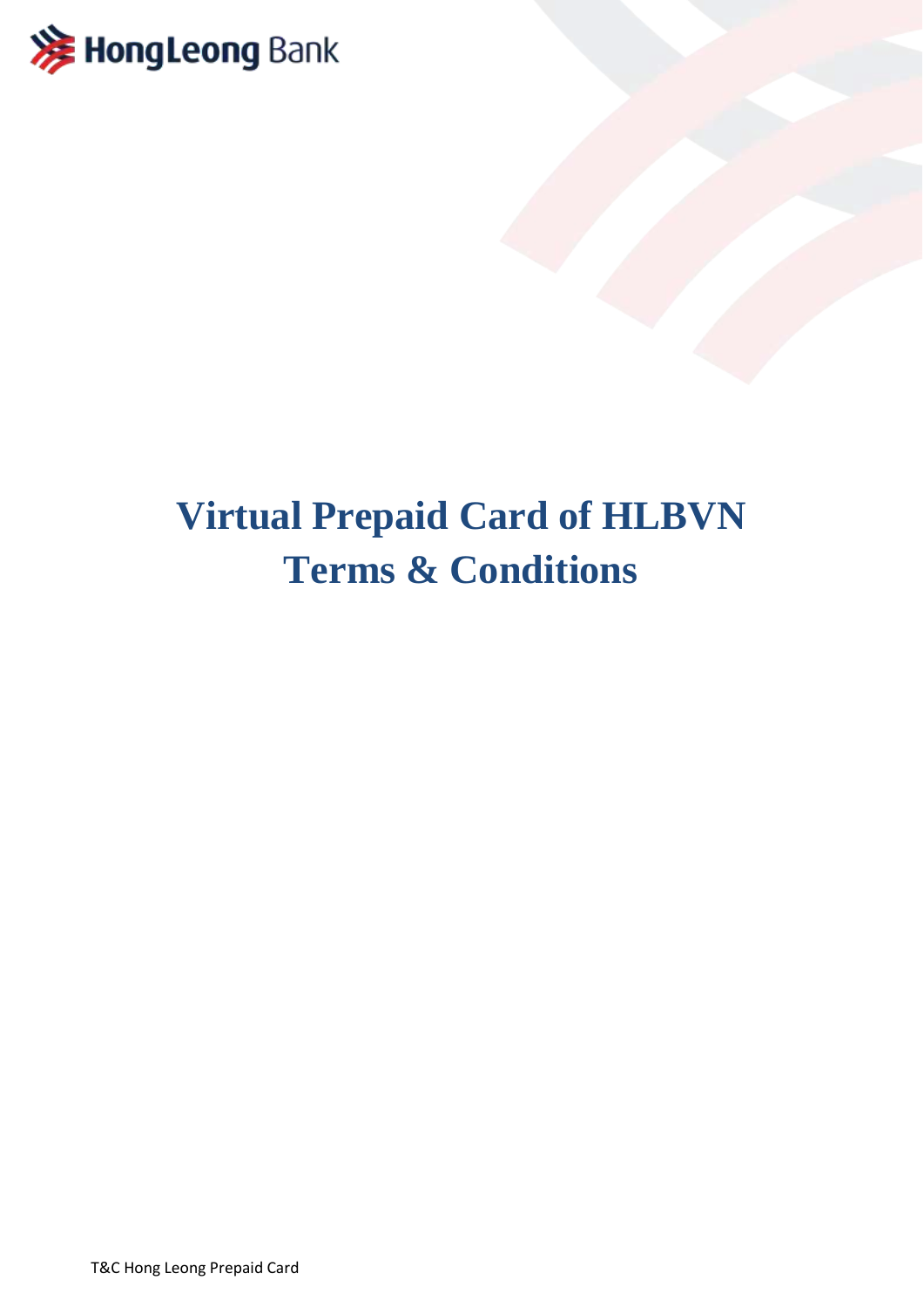

**Terms and conditions for Virtual Prepaid Card of HLBVN ("Terms and Conditions")**

Please read carefully the Terms and Conditions for Virtual Prepaid Card issued by HLBVN printed below.

These Terms and Conditions accompanied with the Cardholder's identity information provided in process of registration on HLBVN's mobile banking application (Hong Leong Connect) and Virtual Prepaid Card issued by HLBVN constitute an agreement between the Cardholder and HLBVN for issuance and using of the Virtual Prepaid Card. Upon applying for the Card and using the Card, the Cardholder accepts the Terms and Conditions set out below and will be bound by them.

- **1. HLBVN:** shall mean Hong Leong Bank Vietnam Limited and be the Card issuer.
- **2. International Card Organization** (ICO): shall mean Visa Corp., an organization that cooperated with HLBVN whereas HLBVN will issue the Card with identification number /codes (BIN) issued / determined by ICO in accordance with Vietnamese law provisions and international commitments.
- **3. Cardholder:** shall mean individual customer to whom HLBVN shall issue the Virtual Prepaid Card to for his / her own use.
- **4. Card** or **Virtual Prepaid Card:** shall mean the card that does not exist in physical form issued by HLBVN via its digital banking application (Hong Leong Connect), allowing Cardholder to conduct transactions within the amount deposited to the Card corresponding to the amount paid in advance via digital banking service, with the Merchant that accept payment for goods and services by Cards in accordance with Visa's standard. The Card includes anonymous prepaid cards (i.e. cards without Cardholder's identification information) and identified prepaid cards (i.e. cards with Cardholder's identification information).
- **5. Card Number**: shall mean a series of number for the Card containing 16 figures shown on the front face of the Card.
- **6. Card Verification Value (CVV):** shall mean security code including 3 figures on the back of the Card for the purpose of establishing the owner's identity in card transactions.
- **7. Hong Leong Connect Account (User Account):** shall mean username and password created by the Cardholder on Hong Leong Connect application to register, manage and use the Card. To use the Card, the Cardholder must log in to Hong Leong Connect Account.
- **8. Username** shall mean the username selected or created by the Cardholder comprising of alphanumeric characters during registration or reset of his/her Hong Leong Connect Account and it shall form part of Hong Leong Connect Account.
- **9. Password** shall mean a list of alphanumeric characters created by the Cardholder in accordance to the rules provided by HLBVN during the registration of Hong Leong Connect Account.
- **10. Fingerprint** shall mean fingerprint of the Cardholder which is registered on the Cardholder's smart phone or other compatible electronic devices ("Mobile Devices") which serves as an alternative for the Password at the Cardholder's option as quick login to Hong Leong Connect Account.

For avoidance of doubt, the Fingerprint data is stored in the relevant Mobile Device when the Cardholder sets-up his/her fingerprint identification in the Mobile Device and no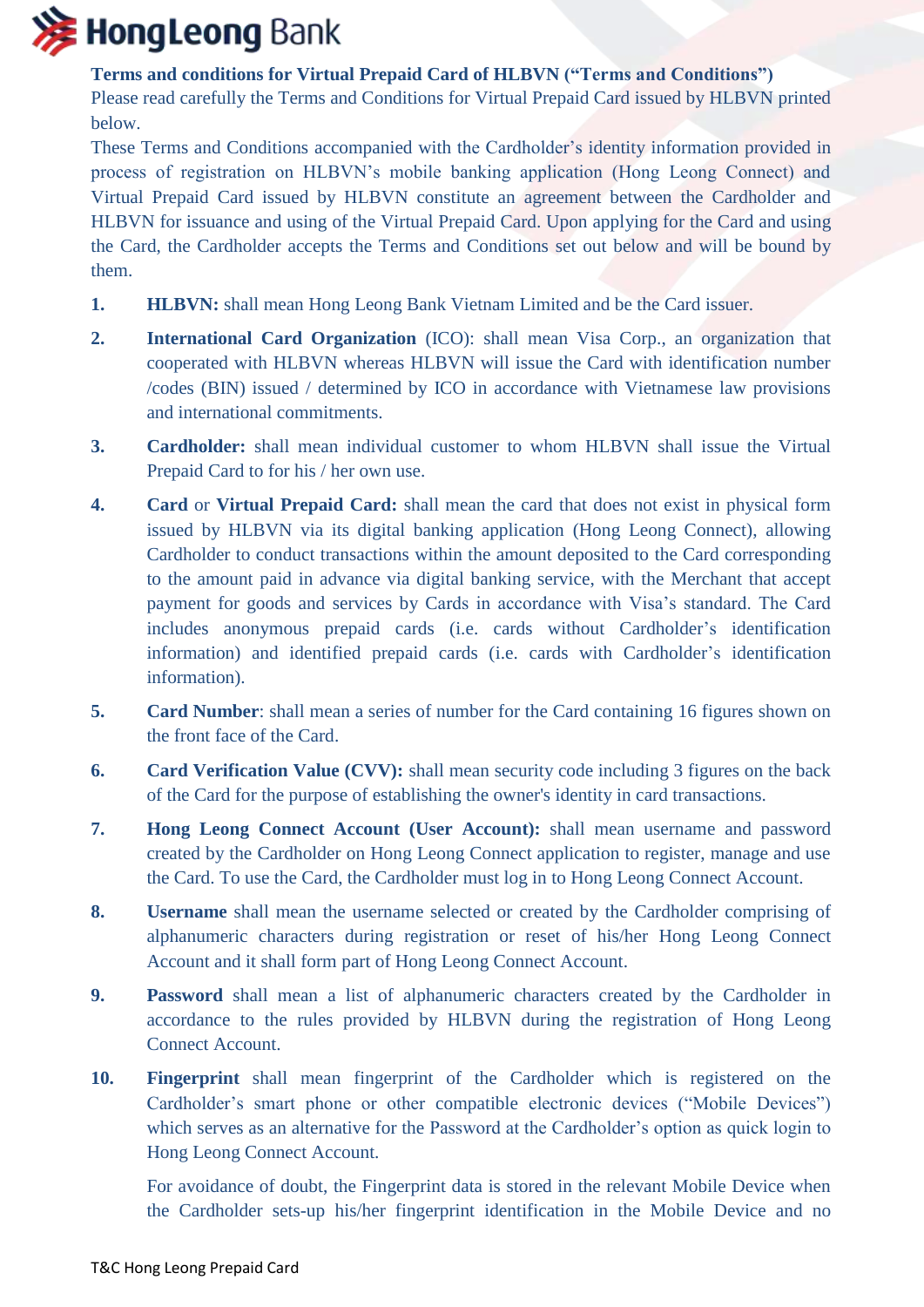

Fingerprint data is stored on HLBVN servers (including Hong Leong Core Banking System). Verification of the Fingerprint is effected by the Mobile Device itself. Once the Fingerprint is recognised by the Mobile Device, the confirmation of authentication will be relayed by the Mobile Device to Hong Leong Connect to enable the Cardholder to proceed with the relevant transaction or where verification is unsuccessful, notification of authentication failure will be relayed on Hong Leong Connect interface.

- **11. Card Validity:** shall mean five (05) years since the issuance date of the Card.
- **12. Tariff**: shall mean a list of fees and/or charges applied to the Card by HLBVN from time to time and publicized on its website at https://www/hlbank.com.vn and/or branch/transaction office.
- **13. Merchant:** shall mean retailer or corporation providing the goods and/or services and accept or cause its outlets to accept the Card for online payment method within the Visa network worldwide (VisaNet).
- **14. Force Majeure Event**: shall mean any event not within the reasonable control of a party which prevents or delays such party's performance or observance of its obligations under this Terms and Conditions such as any act of God, war, hostilities, invasion, act of foreign enemies, rebellion, revolution, civil war, strike, lock-out, change of laws and regulations, action or request of competent authorities.
- **15. Card Application and Issuance:** shall mean the application and issuance of the Card shall be conducted online through Hong Leong Connect application.

### **16. Card Top-up**

The Cardholder may top up the Card by:

- Cash deposit at the counter of HLBVN;
- Transferring from any bank account to the Card; or
- Transferring from HLBVN's card via HLBVN's ATM.

Limit for top-up of the Card shall be set by HLBVN in this Terms and Conditions which may be amended from time to time.

#### **17. Usage, scope and features of the Card:** The features of the Card are as per table below:

| <b>Features</b>                    | <b>Anonymous Prepaid Card</b> | <b>Identified Prepaid Card</b> |
|------------------------------------|-------------------------------|--------------------------------|
| International card<br>Organization | <b>VISA</b>                   | <b>VISA</b>                    |
| <b>Balance limit</b>               | VND 5,000,000                 | VND 5,000,000                  |
| Top-up to Cards                    | Max 5 times/week              | Unlimited                      |
| Online payment                     | <b>Yes</b>                    | Yes                            |
| Bill payment                       | Yes                           | Yes                            |
| Online transfer                    | Not applicable                | Yes                            |
| Cash withdrawal                    | Not applicable                | Not applicable                 |
| Payment at Point of Sales<br>(POS) | Not applicable                | Not applicable                 |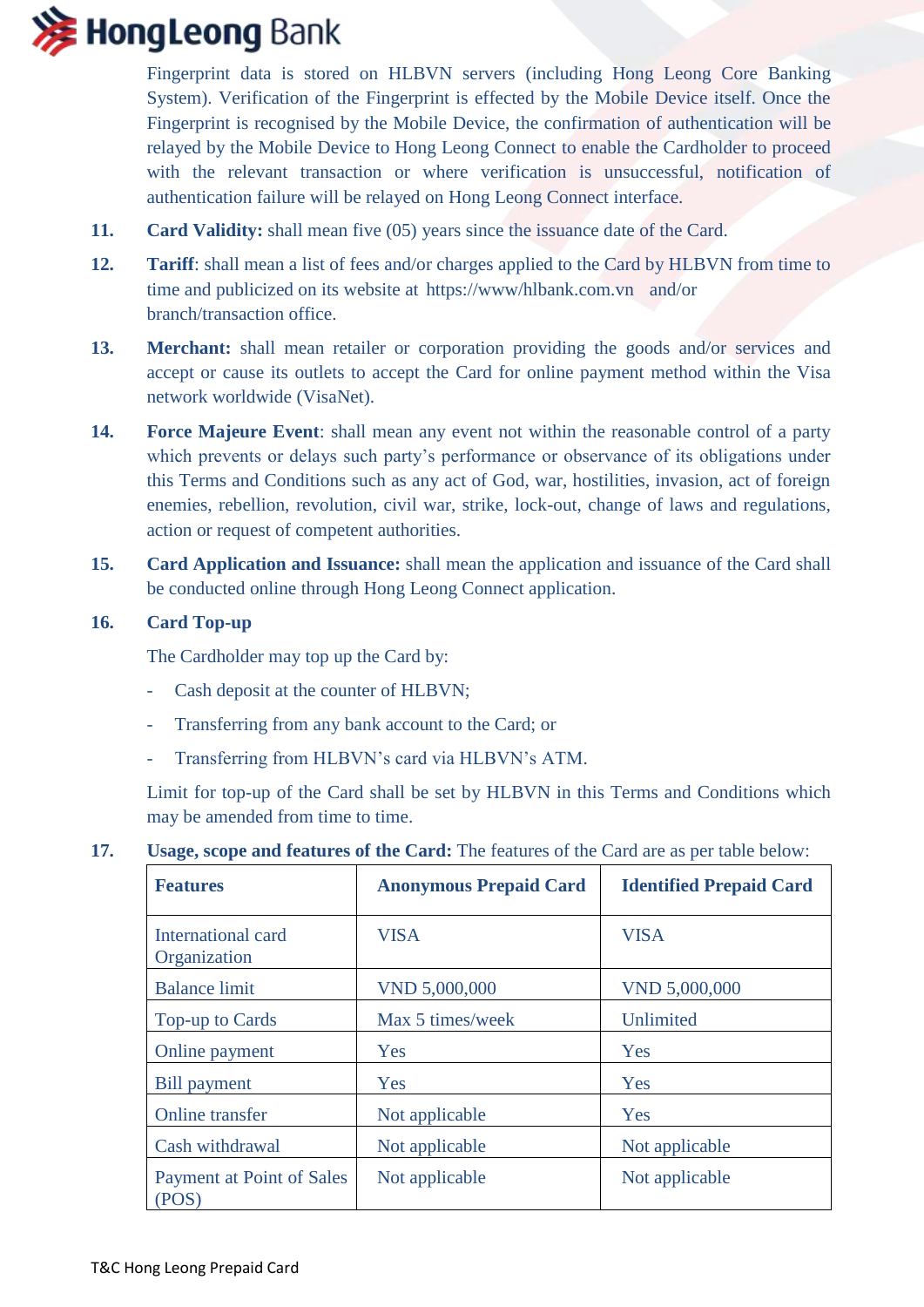

| Interest rate                        | Non-bearing interest | Non-bearing interest |
|--------------------------------------|----------------------|----------------------|
| Card validity                        | 5 years              | 5 years              |
| <b>Quantity for each</b><br>customer |                      |                      |

These features and limits are subject to changes by HLBVN from time to time which shall be published at its website and/or branches/transaction offices.

#### **18. Currency in transaction**

a) In the territory of Vietnam:

Payment currency must be in Vietnam Dong (VND). If foreign currency (FCY) is permitted to be used in transactions, the transaction currency will be in VND or VND and FCY. In the event FCY needs to be converted into VND, HLBVN shall apply exchange rate as published by HLBVN on its website and/or branch/transaction office on the transaction date in order to debit the transaction amount to the Card balance.

b) Outside the territory of Vietnam:

When the transaction is paid in FCY, HLBVN shall apply exchange rate of VISA on the actual exchange date (completing payment to the Merchant) to debit the transaction amount to the Card balance.

- **19. Authority to debit the Card balance:** The Card balance will be debited with the amount of any Card transaction(s) effected by use of the Card. The Cardholder shall be responsible for all transactions effected by use of the Card, whether authorized by Cardholder or not, whether the goods and/or services have been given, received or performed or not.
- **20. Charges and fee:** HLBVN shall debit to the Card balance with any charges and fee as the Tariff related to the Card (if any). Any change of the Tariff shall be published at least 07 days in advance at HLBVN's website, and/or branches/transaction offices and when the Cardholder disagrees with such changes, the Cardholder may terminate the use of the Card by requesting HLBVN to close / terminate the Card.
- **21. Unauthorized Used of the Card or Card disclosure:** The Cardholder shall be responsible to either block the Card and apply for re-issuance of a new Card on Hong Leong Connect application; or inform HLBVN immediately after having discovered that the information pertaining to the Card is stolen, disclosed or an unauthorized transaction had been performed on his / her Card in order for HLBVN to block the Card. HLBVN shall block the Card immediately upon receipt of the request from the Cardholder. The Cardholder shall be responsible for all transactions effected by use of the Card before Card blocking or before HLBVN confirms blocking of the Card. After notified / requested by Cardholder and the Card has been blocked, HLBVN shall take responsible for all Card transactions effected (if any). HLBVN is entitled to debit the Card balance for any transaction(s) made through the Card before the Card is blocked and any cost that has incurred in blocking and/or issuing a replacement Card (if any) and in the event the balance of the Card is insufficient to settle all these charges, it is essentially the obligations of the Cardholder to settle and/or be responsible for the outstanding amount. In additional thereto, HLBVN shall take such other actions in accordance with the relevant laws and regulations.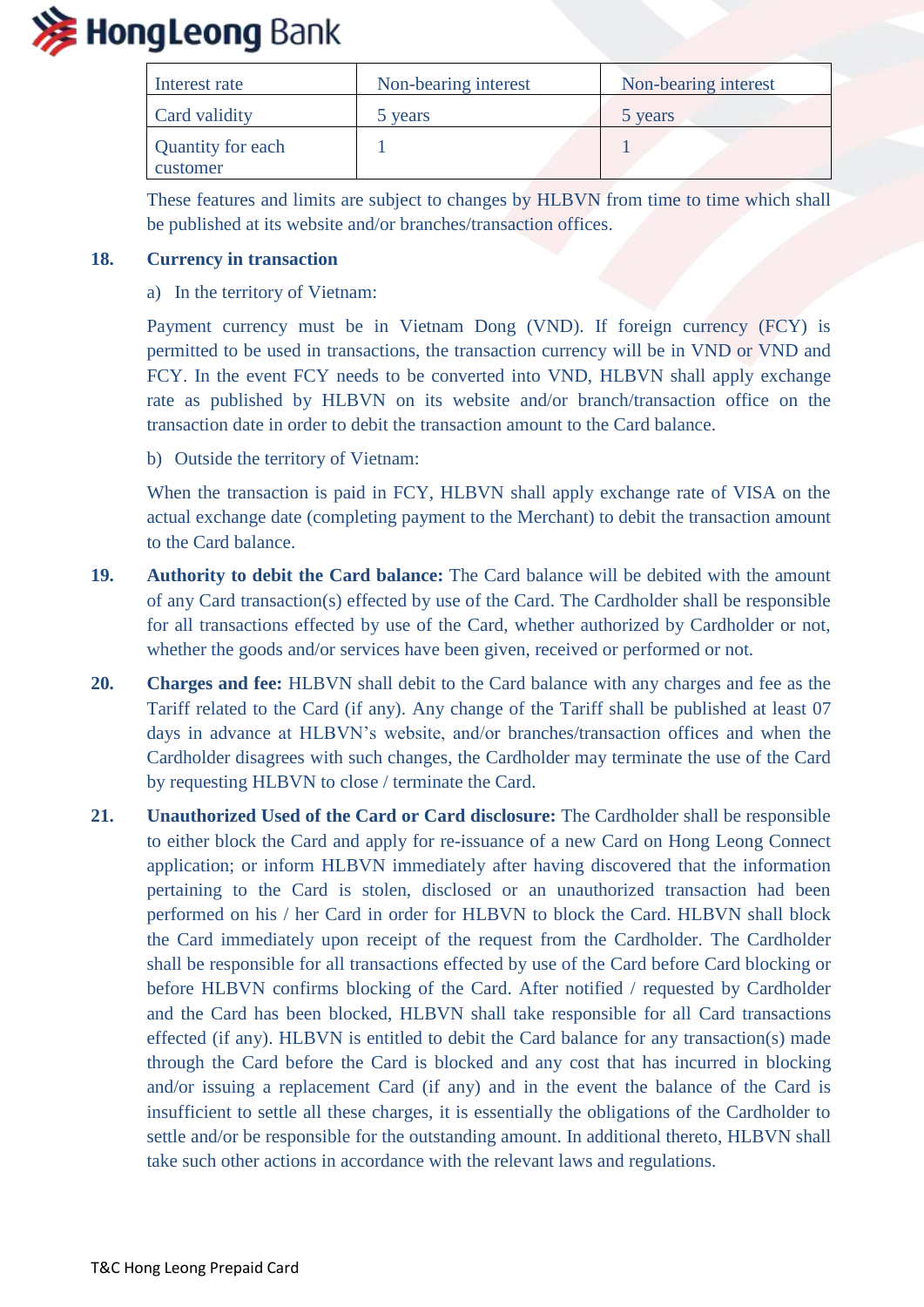# **》HongLeong** Bank

## **22. Non-liability:**

- 22.1 HLBVN shall not be liable for any losses or damages suffered by the Cardholder arising from the use of the Card or Force Majeure event except for losses or costs directly arising through the fault of HLBVN.
- 22.2 HLBVN is not responsible for performance / obligations of the Merchants and other relevant parties in the transaction(s) paid by the Card, including but not limited to delivery or quality and suitability of the goods or services purchased by the Cardholders. HLBVN is entitled to debit the Card balance equal to the value of goods and services purchased by the Cardholder by using the Card regardless of whether the goods or services are delivered or rendered. Further, HLBVN shall not be responsible in the event that the transactions performed by the Cardholder by using the Card is rejected / declined for any reasons whatsoever. HLBVN shall also not be obliged to ensure that the balance in the Card is sufficient for the goods / services purchased by the Cardholders by using the Cards.
- **23. Methods and Time limit for Dispute:** Transactions disagreeable with HLBVN ("Dispute") shall be notified by the Cardholder through Hong Leong Call Centre at Phone number: +84 7300 8100, with record, available for 24hours/day and 7 days/week, or fill up a written form provided by HLBVN at its branches/transaction office, within sixty (60) days from the date of such transaction. In case the Dispute is notified through Hong Leong Call Centre, a written claim in HLBVN's form must be completed and provided by the Cardholder to HLBVN's office within five (5) working days from the date where HLBVN requested for such form. In case the Cardholder fails to comply with the conditions above within the above period, the transaction(s) will be considered as agreed and accepted by the Cardholder.
- **24. Time for handling Dispute:** Where the Cardholder claims for a Dispute, HLBVN will verify such a claim within sixty (60) days from the date of receiving notification as provided in Clause 23 above from the Cardholder.
- **25. Non-cancellation of transaction:** HLBVN shall deem any Card transactions which have been performed successfully are valid and are irrevocable transactions. The Cardholder is not allowed to cancel, change, disclaim, reject and refuse such transactions and shall bear full responsibilities and obligations to HLBVN from such transactions.

## **26. Provision of Card information:**

- 26.1 Balance of Card for each Card transaction shall be updated to the Cardholder via SMS to the Cardholder's mobile phone number registered with HLBVN or notified on the Hong Leong Connect application and/or other communicate methods applied by HLBVN from time to time.
- 26.2 The Cardholder may check online via the User Account or request HLBVN to provide information of Card balance, transactions history and other necessary information during the Card usage period via Hong Leong Call Centre and/or at branch/transaction office of HLBVN.

## **27. Safety and security of Card:**

- 27.1 Cardholder shall manage the Card on the following principles:
	- Using the User Account and Card by the Cardholder directly, and not authorize other persons to perform Card transactions.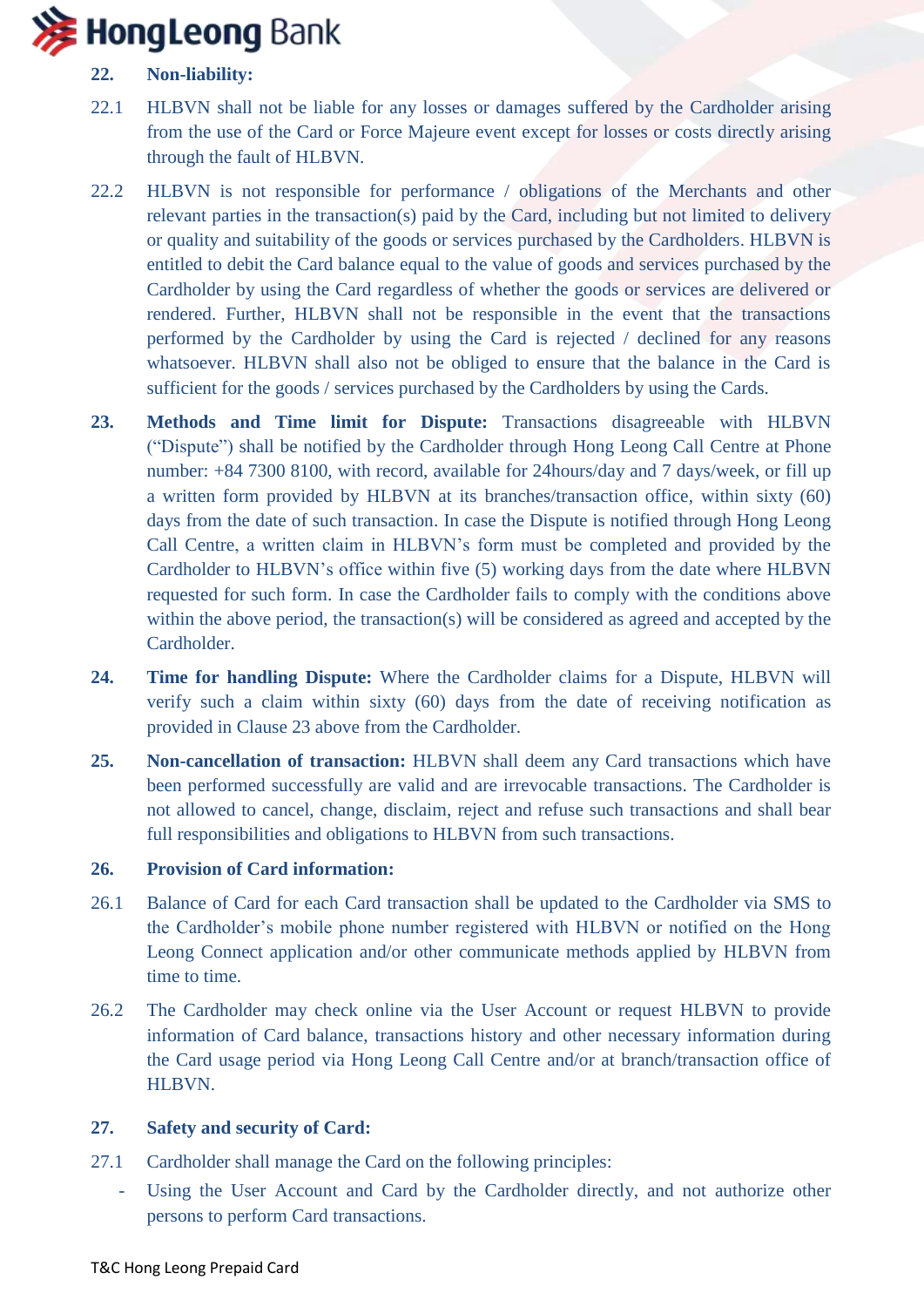

- Once the Cardholder has logged on to the Hong Leong Connect Account, the Cardholder must not leave the terminal or the Mobile Device from which the Cardholder has accessed to Hong Leong Connect at any time or let anyone else use it until the Cardholder has properly logged off. The Cardholder is responsible for ensuring that the Cardholder has properly logged off at the end of each session.
- Ensuring the User Account and Card be strictly confidential/undisclosed.
- Contacting HLBVN immediately for guidance/consultation for suspicious Card transactions
- In the event that the Cardholder have lost his/her Mobile Device and/or disclosed information of the User Account, or unauthorized transaction(s) has been performed by using the Card, the Cardholder must immediately contact Hong Leong Call Centre to report such loss and/or unauthorized transaction(s) and/or disclosure and request for temporary block of the User Account and the Card.
- 27.2 Cardholder shall bear all the losses incurred (if any) of Card transactions due to:
	- Errors and/or negligence of the Cardholder (including but not limited to the situation where the Cardholder left the Card or the Mobile Device with the Card unattended, voluntarily allowed another person to use the Card, voluntarily disclosed the password of the User Account to another person and etc);
	- Card illegal usage, whether by Cardholder or by any other person;
	- No complaint made within sixty (60) days from the transaction date;
	- Cardholder acted fraudulently;
	- Delayed in notifying HLBVN after having discovered the loss or unauthorized use of the Card; or
	- Reasons not attributable to the fault of HLBVN

#### **28. Cases of refusal to card payment:**

HLBVN reserves the right to reject Card transaction such as but not limited to the following cases:

- The transaction amount exceeds the Card balance.
- The transaction amount exceeds the daily limit usage as prescribed by HLBVN from time to time.
- The Card is temporarily blocked.
- Card or other device is damaged, technical/line or network error or Force Majeure Event.
- The Cardholder violates regulations on this Terms and Conditions and/or other relevant regulations of HLBVN and/or applicable laws.
- The Card is in card data compromised/fraud status.
- Other cases as stipulated by relevant laws from time to time.

#### **29. Temporary block, or closure of the Card**

- 29.1 The Cardholder, as demand, may block whole or some features of the Card via Hong Leong Connect application, or request HLBVN for temporary block.
- 29.2 HLBVN has the right to close the Card subject to its discretion, if:
	- The Card has expired and no fund therein;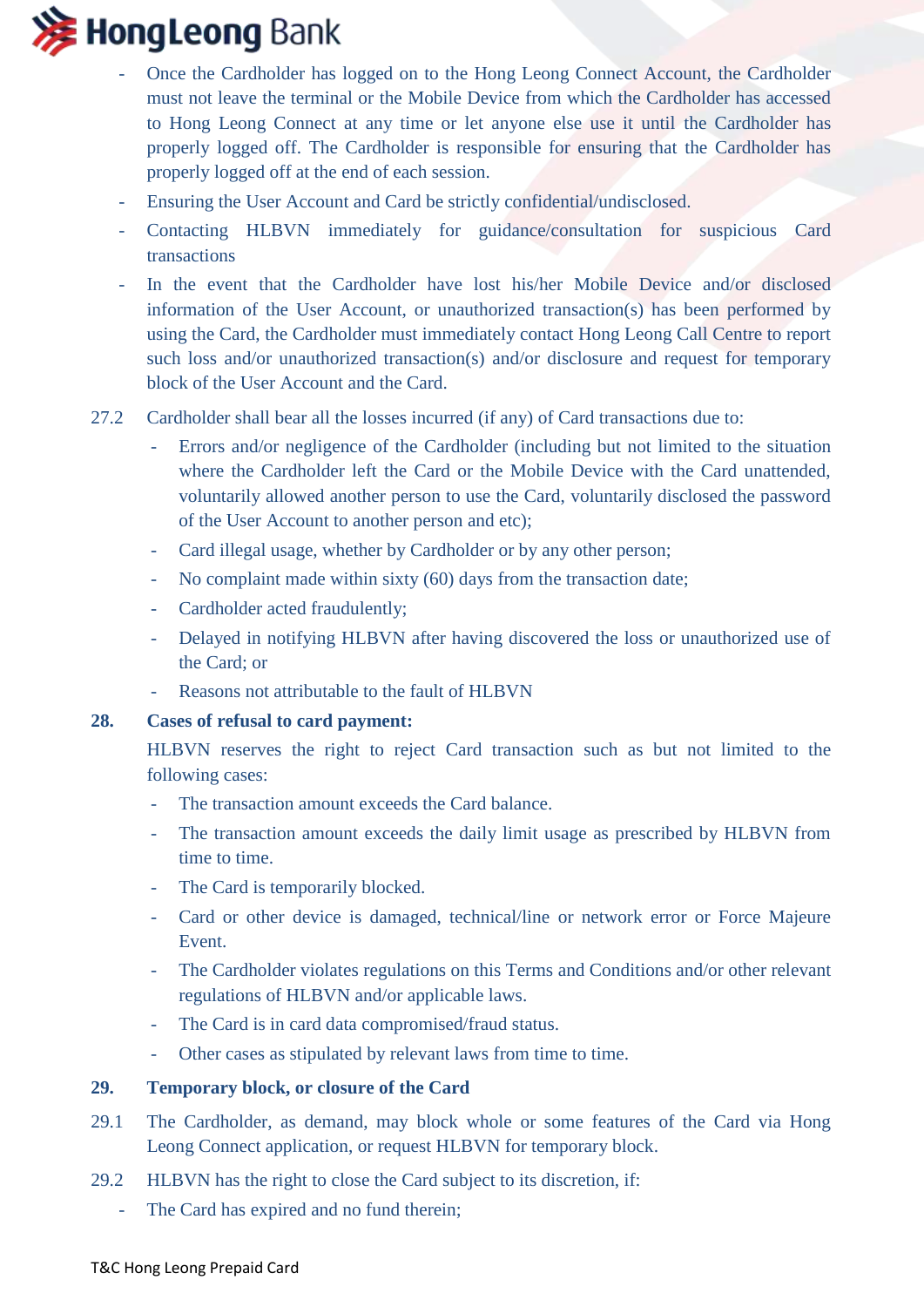# **》HongLeong** Bank

- The Card has not been topped up within six  $(6)$  months from its issuance date or there is no transaction within six (6) consecutive months and no fund therein.
- The Card is suspected of any potential fraud/risk to the Cardholder or/and HLBVN.
- At the request of the Cardholder or competent authorities or other circumstance in accordance with laws.
- 29.3 In the event that the Card is closed by HLBVN, HLBVN shall notify the Cardholder for settling any surplus or remaining sum in the Card, if any. After the deadline as notified, the Cardholder fails to respond/give any instruction or cooperate for settling such fund, HLBVN shall have the right to settle such surplus or remaining sum in any method that HLBVN deems fit.
- 29.4 The Cardholder is responsible to immediately notify HLBVN in the following cases:
	- The Card information was stolen/disclosed or compromised;
	- Unauthorized use of the Card; or
	- Temporary block/terminated card usage.

## **30. Rights and responsibilities of the Cardholder:**

The Cardholder hereby undertakes:

- 30.1 To keep the Card information safely and undertake not to disclose to anyone under any circumstances or by any circumstances or by any means or by any other ways notwithstanding voluntary or not. The Cardholder hereby undertakes to indemnify HLBVN and hold HLBVN free from all claims and liabilities from all parties whomsoever, arising from such unauthorized use.
- 30.2 To refund to HLBVN any amount that do not belong to the Cardholder (e.g. where the Cardholders obtained such amount through processing systems error(s), communication systems malfunction whether it is the fault of HLBVN or not and the Cardholder fails to prove its ownership over this amount) within one (1) month from the date of request of HLBVN.
- 30.3 Not to use any Card which its information has been declared to be stolen/disclosed or compromised.
- 30.4 To take full responsibility for any dispute with the Merchant on matters related to goods and/or services purchased by the Card without recourse to HLBVN.
- 30.5 To ensure that there are sufficient funds available in the Card balance to perform any of the transactions.
- 30.6 Not to cancel or modify any transaction made by using the Card which has been approved with full transaction information transmitted to HLBVN.
- 30.7 To settle full or partial amount of the receipt and other tax, fee apply (if any) in case that the Cardholder had used the Card for reservation but do not utilize nor notify the Merchant.
- 30.8 To register a mobile phone number to receive notice of Card balance for Card transaction.
- 30.9 To notify promptly to HLBVN of any incident regarding the Card or authorized Card transaction;
- 30.10 To provide full and accurate information and documents related to open and use the Card as required by HLBVN from time to time and update promptly any changes thereof. The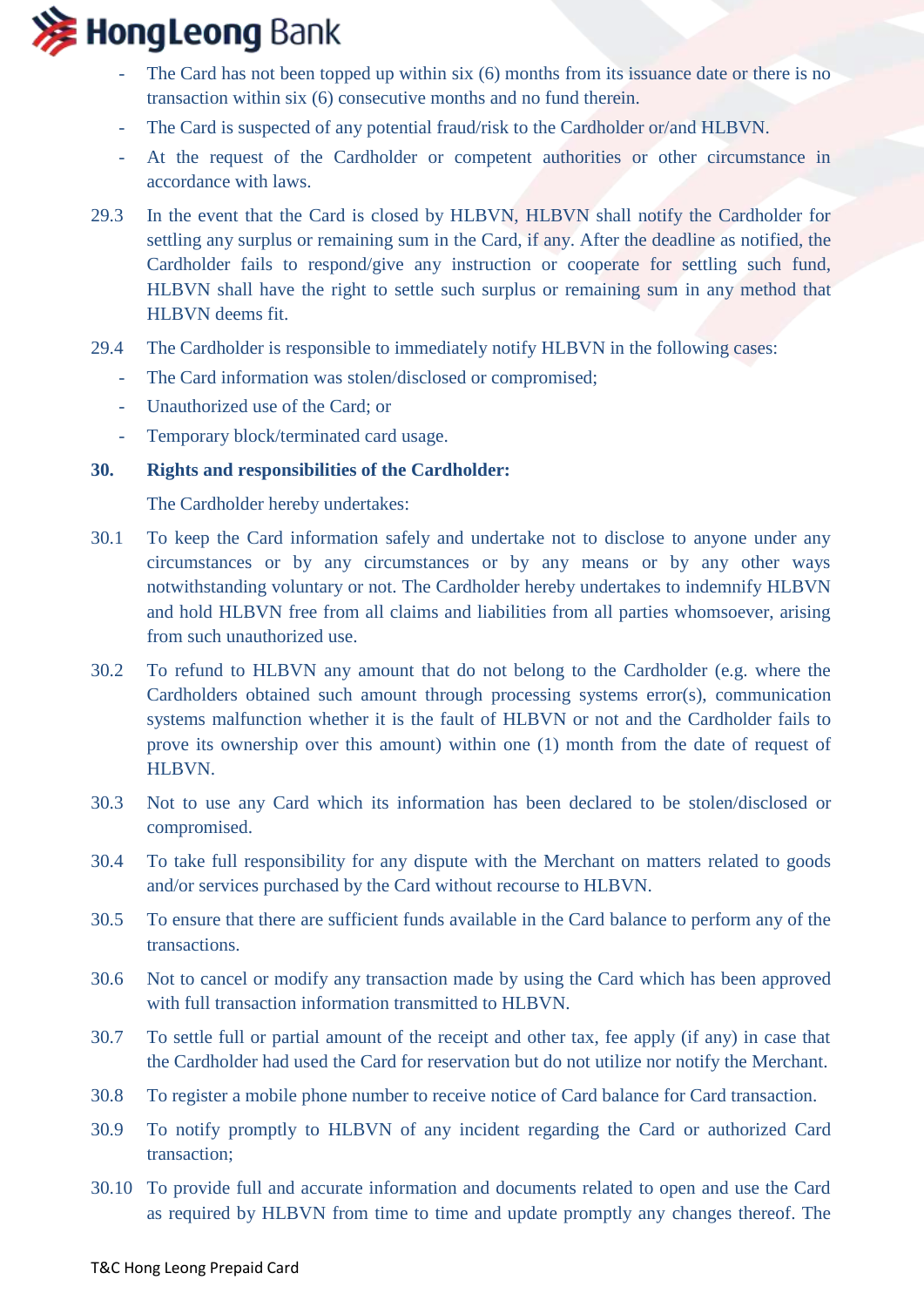

Cardholder shall take all responsibilities and liabilities if the Cardholder fails to do so.

30.11 To comply with terms and conditions in these Term & Conditions as well as relevant laws.

## **31. Rights and responsibilities of HLBVN.**  HLBVN shall:

- 31.1 Have no liability whatsoever for any processing systems, communication systems malfunction or for any reason of Force Majeure Event.
- 31.2 Have no liability whatsoever for any damages, loss as well as any claim from all parties whomsoever, arising from any unauthorized use or misuse of the Card except for the default of HLBVN.
- 31.3 Have the rights to provide, amend, supplement or impose fees and charges under the Tariff from time to time, including imposing management fee to the Card where there are no transaction for six (6) consecutive months, provided that the Tariff will be published to the Cardholder at least seven (7) days prior to its effectiveness.
- 31.4 Have rights to debit the Card balance for all fees provided from time to time and total value of all transactions to be paid by the Card stipulated herein.
- 31.5 Be entitled to refuse to approve any Card transactions if (i) there are insufficient funds available for payment or out of limit amount designated by HLBVN from time to time (if any), (ii) transaction order that is illegal or deemed improper by HLBVN, (iii) any suspicious Card transactions or HLBVN is of the view that such Card transactions are related to or for the purpose of money laundering, terrorist financing, e-gambling transaction, cryptocurrency transaction or other illegal activities under Vietnamese laws and/or Visa's standard, and (iv) at its absolute discretion, the Cardholder breaches any provision of this Term & Conditions.
- 31.6 Keep the Cardholder's information confidential in accordance with applicable laws; however the Cardholder hereby accept and agree that HLBVN shall have the right to use and/or provide information and documents of the Cardholder, including but not limited to the Card transactions with relevant parties, usage and/or cancellation of the Card, including settling claims regarding the Card and/or card transaction or as required by the State Bank of Vietnam or such other authority in accordance with relevant laws and regulations. HLBVN will impose responsibility for keeping such information confidential on the third party who receives such information from HLBVN.
- 31.7 Notify of change, promotion, risk warning and other notices for using the Card by means of email, mail, SMS, written notice, website, display at branches and transaction office and/or mass media or such other method deemed suitable by HLBVN.
- 31.8 Implement fully and properly card transactions upon valid orders.
- 31.9 Other rights and obligations in accordance with laws.

#### **32. Termination provision:**

32.1 The Cardholder may terminate the use of the Card by written notice to HLBVN. No refund of the Tariff, charges or fees or any part thereof will be made to the Cardholder. In the event of any remaining sum or surplus in the Card upon termination of the Card, the provisions of Clause 29.3 shall apply. The Cardholder shall remain liable for any transaction effected through the use of the Card prior to the receipt by HLBVN of such written notice of termination to HLBVN (if any).